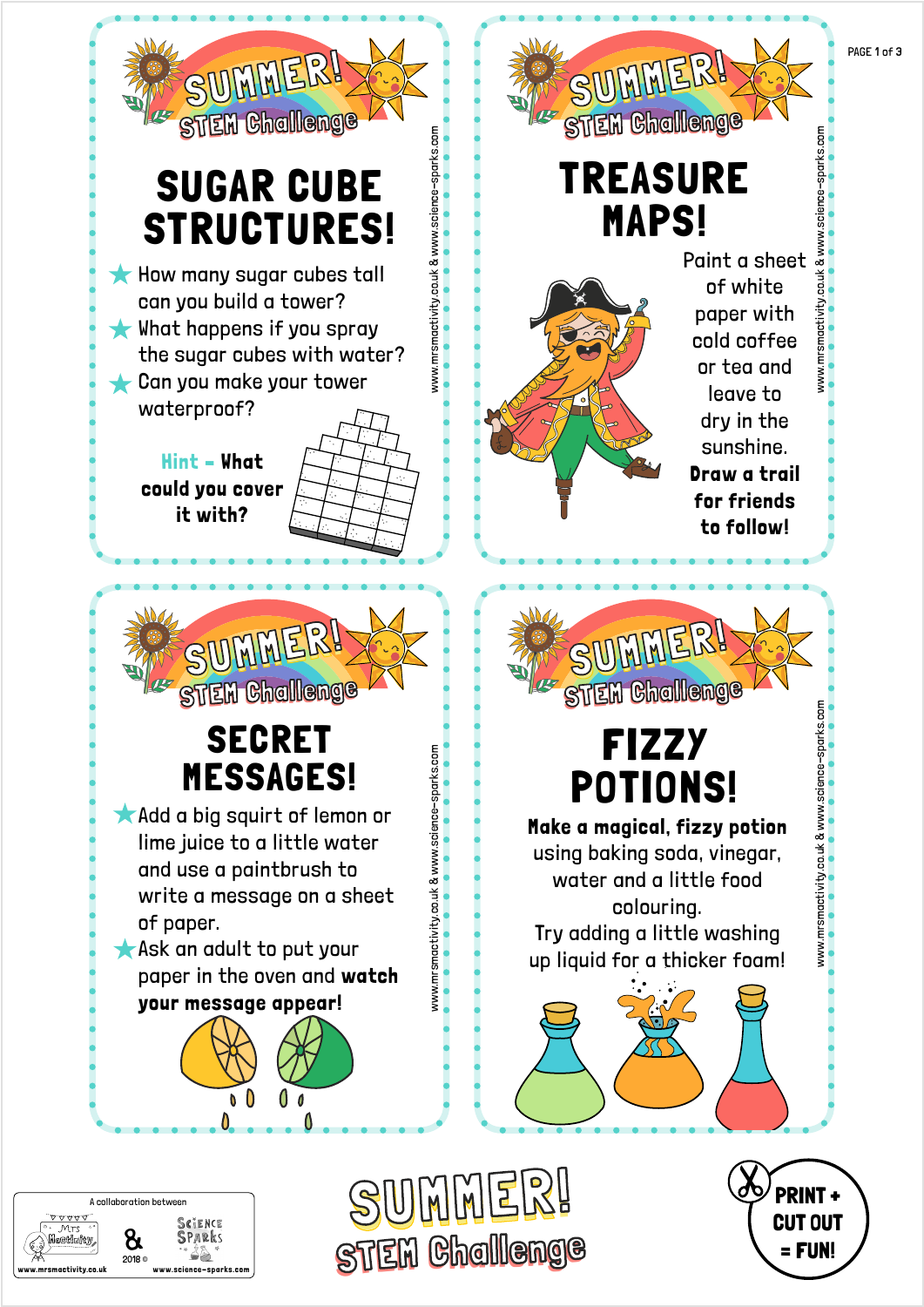

allaboration between the two states of the states of the states of the states of the states of the states of the states of the states of the states of the states of the states of the states of the states of the states of t **CIENCE** &PARKS 2018 © www.mrsmactivity.co.uk www.science-sparks.com STEM Challeng<sup>e</sup> STEM Challeng<sup>e</sup> SUMMER!